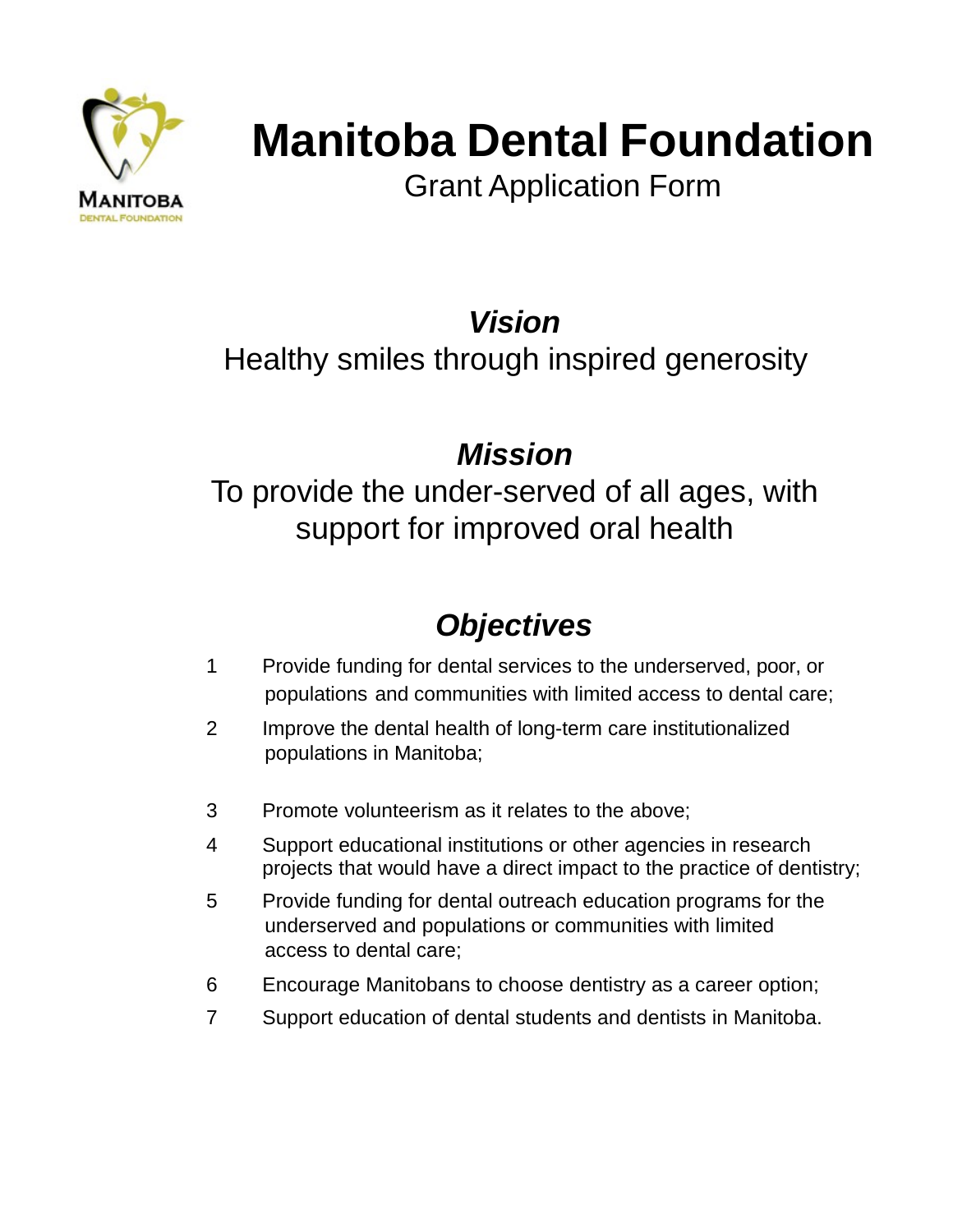**In order to accomplish these objectives effectively and efficiently, the Foundation has developed a thorough review process for grant applications. The granting guidelines are listed below for agencies to review prior to completing an application form.**

- Grants are made only to non-profit organizations with Revenue Canada Charitable Registration Numbers or other qualified donees under the Income Tax Act.
- Organizations seeking funds must demonstrate a strong and committed board of directors or governing body of the organization, fiscal responsibility, and management qualifications.
- Grants are awarded for definite purposes and for projects covering a specific period of time.
- Applicants receiving a grant will be required to complete and submit a Grant Evaluation Report (measurement of outcomes and deliverables), with supporting photos, by the end of calendar year in which the project is completed.

#### **Project proposals that may be eligible for funding, listed in priority preference:**

- 1. Provide oral health services to the underserved, poor or populations and communities with limited access to dental care;
- 2. Are developed in consultation with other agencies and planning groups and those which promote coordination, cooperation and sharing among organization and the elimination of duplicate services;
- 3. Demonstrate evidence of community support and organization initiative;
- 4. Promote volunteer participation and citizen involvement in the community;
- 5. Address the underlying causes of problems in our society, rather than dealing only with symptoms;
- 6. Provide education and awareness for the underserved.

#### **Project proposals NOT eligible for funding are those that:**

- 1. Support only operating expenses of established organizations or programs;
- 2. Subsidize operating or capital deficits;
- 3. Sponsor annual fund drives for sustaining support;
- 4. Establish or add to endowment funds;
- 5. Support religious organizations for direct religious activities;
- 6. Promote political activities or support advocacy initiatives;
- 7. Provide general conference support;
- 8. Fund wages or salaries.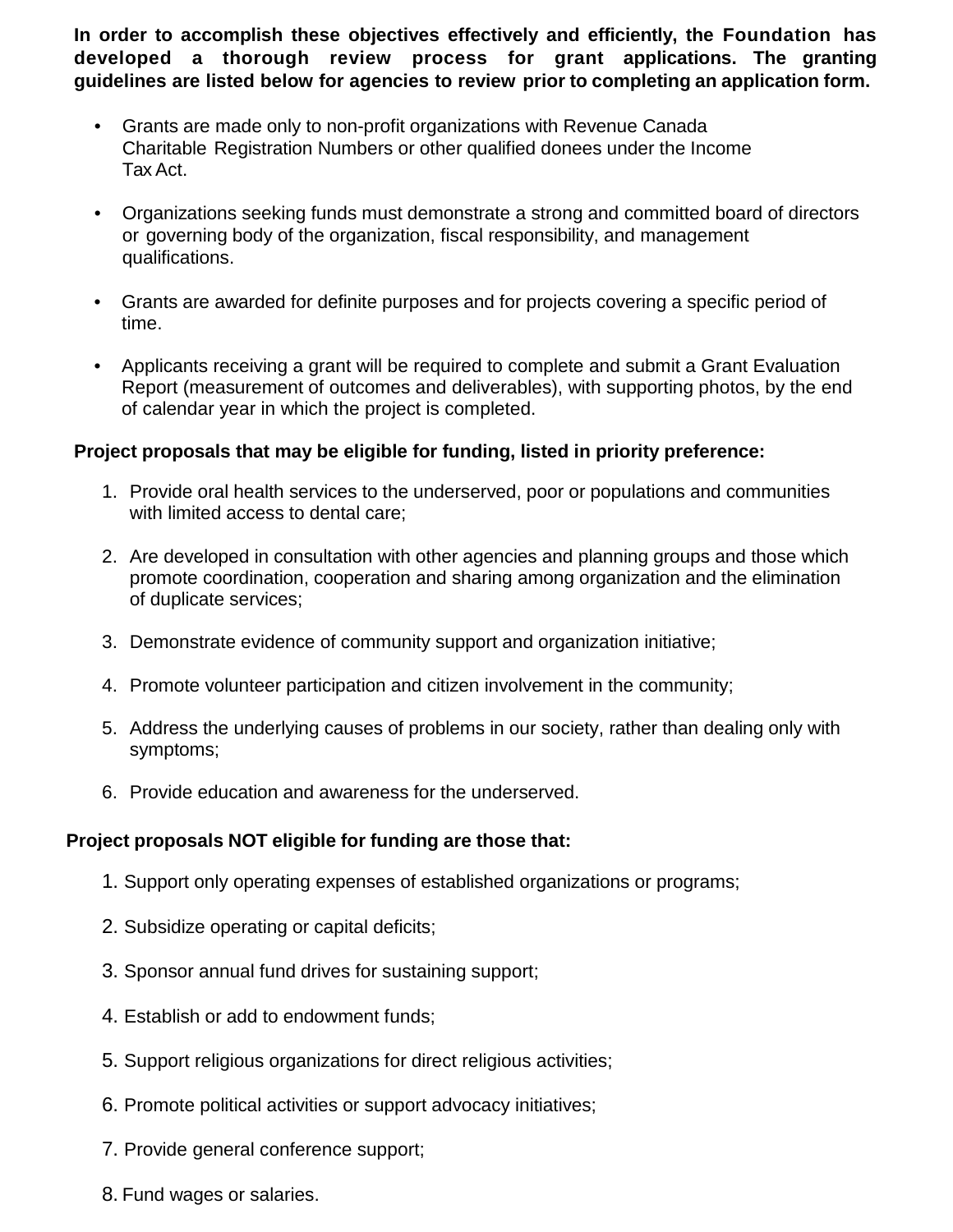**All applicants will be required to complete a grant application form. A meeting to discuss your application with the Foundation directors or staff may be required.**

**IMPORTANT: This application must be typed. Hand written applications will be returned for re-submission. Please be sure to include the signed and completed application form PLUS the required supporting documents in the Checklist below:**

| Checklist: |                                                                                                           |
|------------|-----------------------------------------------------------------------------------------------------------|
|            | $\Box$ ONE (1) Emailed, electronically typed, and completed Grant Application.                            |
|            | $\Box$ ONE (1) Mailed copy of the completed Grant Application and supporting documents.                   |
|            | $\Box$ ONE (1) Copy of your most recent Annual Report or other documents describing your<br>Organization. |
|            | $\Box$ ONE (1) Copy of you Organization's most recent financial statement.                                |
|            | $\Box$ ONE (1) List of the Board of Directors or members of the governing body for your<br>Organization.  |
|            | $\Box$ ONE (1) Sponsor Agency Letter of Support (if applicable).                                          |
|            | If refused:<br>$\Box$ TWO (2) quotations for all capital projects.                                        |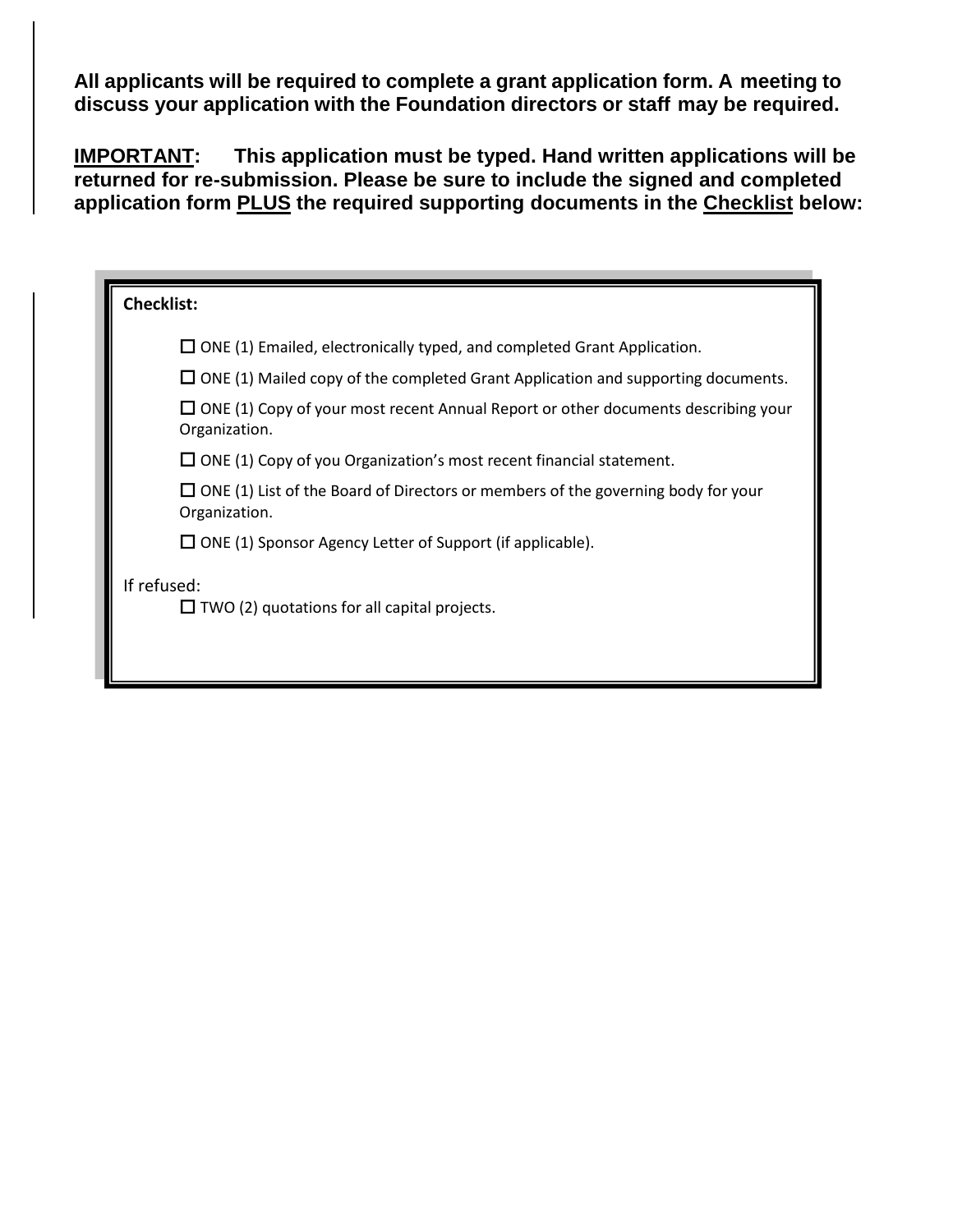

Manitoba Dental Foundation 202 – 1735 Corydon Ave. Winnipeg MB R3N 0K4

|                                                    |                                                                                            |  | Years Established: ________________ No. of Employees: _______________ No. of Members: _______________________ |  |  |
|----------------------------------------------------|--------------------------------------------------------------------------------------------|--|---------------------------------------------------------------------------------------------------------------|--|--|
|                                                    |                                                                                            |  | As per Canada Revenue Agency requirements, MDF shall verify all charitable registration numbers               |  |  |
| $-OR-$                                             |                                                                                            |  |                                                                                                               |  |  |
|                                                    | A sponsor Agency Letter of Support is required and must be included with this application. |  |                                                                                                               |  |  |
|                                                    |                                                                                            |  |                                                                                                               |  |  |
| Project:                                           |                                                                                            |  |                                                                                                               |  |  |
| Total Project Cost: ______________________________ |                                                                                            |  | Amount Requested: ____________________________                                                                |  |  |
|                                                    |                                                                                            |  |                                                                                                               |  |  |
| Project Type:                                      |                                                                                            |  |                                                                                                               |  |  |
| $\Box$ Program                                     |                                                                                            |  |                                                                                                               |  |  |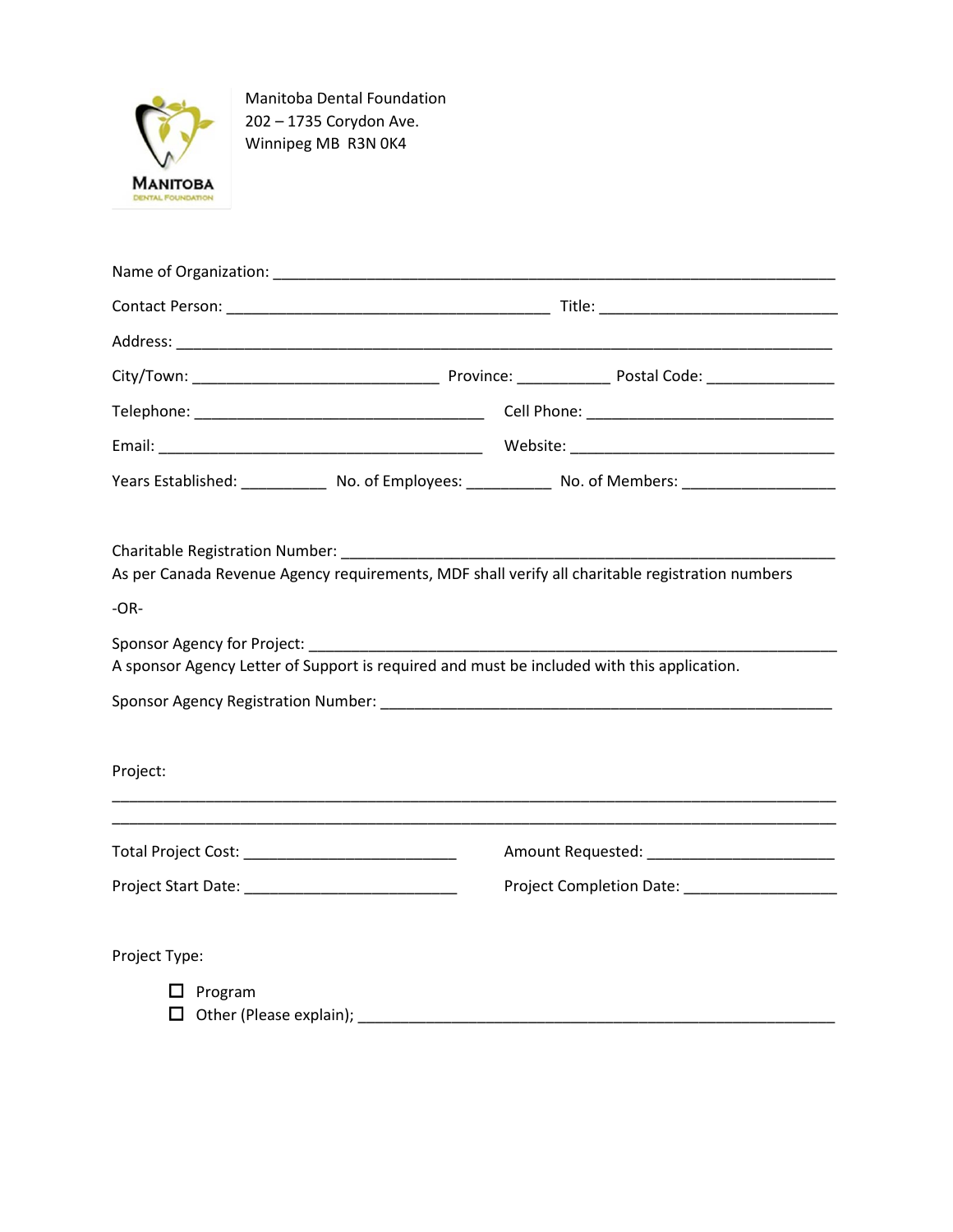1. Provide a brief statement of the purpose of the project. What is the relationship of the project to their overall goals and services of the agency?

2. Cite evidence of the community need for the project, specifically stating its benefits to the community. If applicable, describe consultation held with other organizations that relate to this project.

3. Provide more details about the constituents you will serve and how you will serve them. **HOW MANY** people will be served by the projects?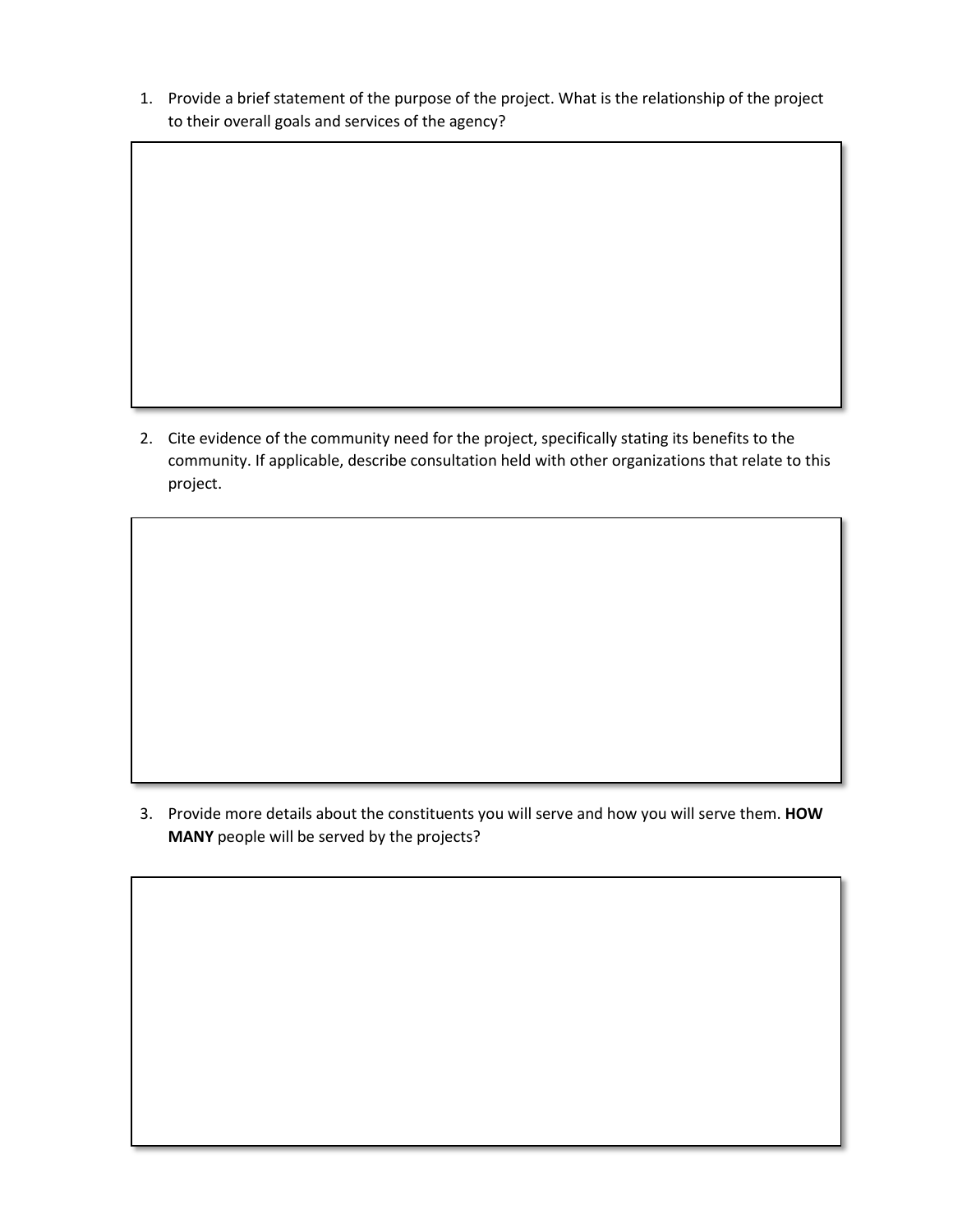4. How will the project be monitored and the results evaluated?

5. What financial resources will be available for this project's continuation (if applicable)?

Project Budget:

Please give a detailed outline of your project budget. Do not include the overall operational expenses of your organization – only the particulars related to the proposed project. Note: project expenses and sources of revenue should balance. Two quotes are needed for capital projects, equipment or appliances.

| <b>Project Expenses</b> |        |               |
|-------------------------|--------|---------------|
| Item:                   |        | <b>Amount</b> |
|                         |        |               |
|                         |        |               |
|                         |        |               |
|                         |        |               |
|                         |        |               |
|                         | Total: |               |